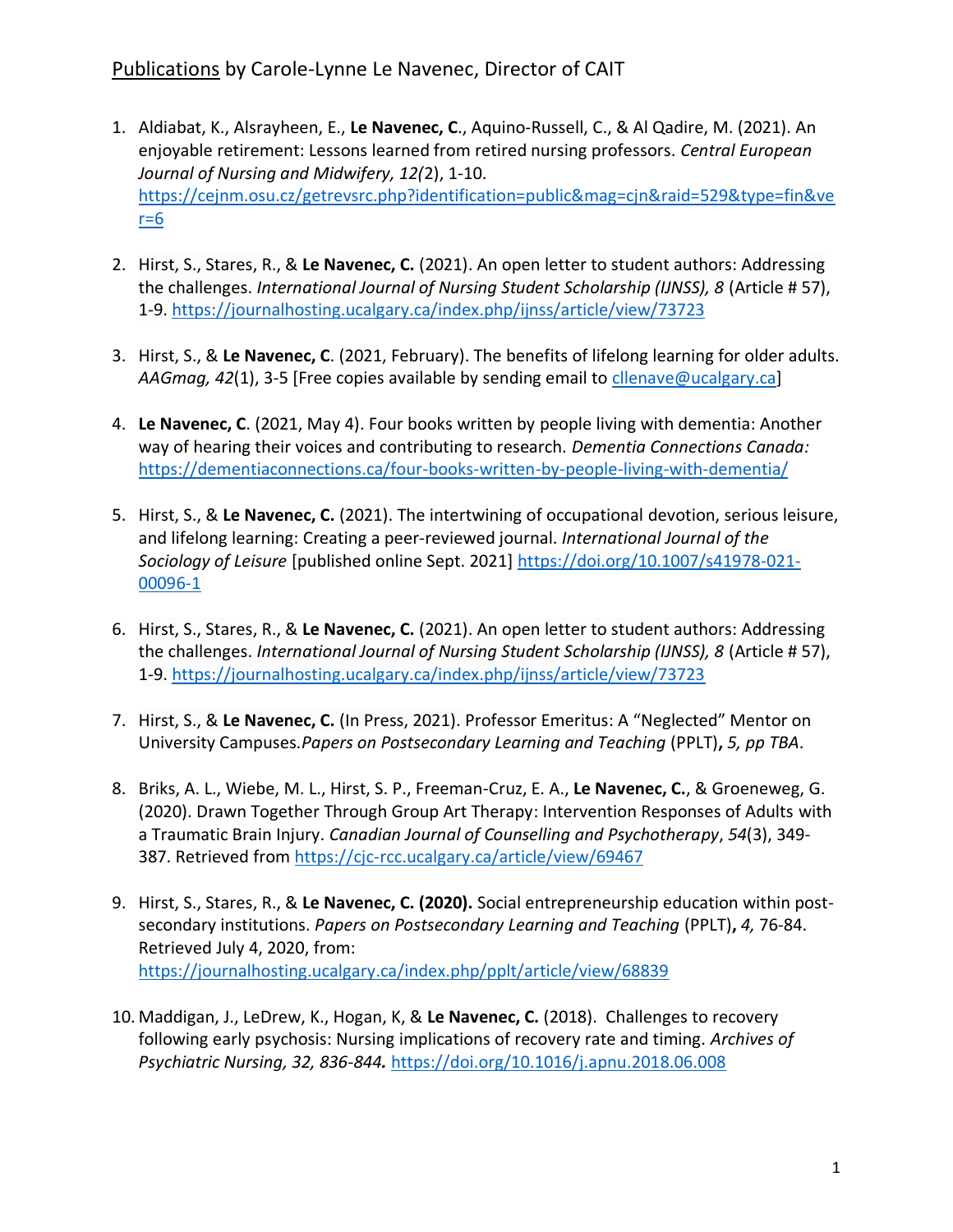- 11. Aldiabat, K., & **Le Navenec, C.** (2018). Data saturation: The mysterious step in grounded theory method. *The Qualitative Report, 23*(1), 245-261. Retrieved from: <https://nsuworks.nova.edu/tqr/vol23/iss1/18/>
- 12. Aldiabat, K., Matani, N.A., & **Le Navenec, C.** (2014) Mental health among undergraduate university students: A background paper for administers, educators, and health care providers. *Universal Journal of Public Health, 2* (8), 209- 214. (Available online: [http://www.hrpub.org/journals/article\\_info.php?aid=2132\)](http://www.hrpub.org/journals/article_info.php?aid=2132)
- 13. Aldiabat, K., & **Le Navenec, C.** (2014). What do nursing students need to know about health education for older adults who live in Canadian rural areas? *Indian Journal of Gerontology* (Special Issue on Challenges in Gerontological Care), *28* (4), 469-481. (Available online: [http://www.gerontologyindia.com/pdf/Vol-28-4.pdf\)](http://www.gerontologyindia.com/pdf/Vol-28-4.pdf)
- 14. Aldiabat, K., & **Le Navenec**, C. (2013). Interacting with suicidal older persons: An application of symbolic interactionism for nurses and related mental health professionals. *American Journal of Nursing Science, 2(3),* 21-26.
- 15. **Le Navenec, C.,** & Hirst, S. (2011). Recruitment of nursing students into gerontological mental health nursing: Facilitating and constraining factors*. Alzheimer's & Dementia, 7*  (Issue 4S, Part 18), S634.
- 16. Aldiabat, K., & **Le Navenec, C.** (2011). Philosophical roots of classical grounded theory: Its foundations in Symbolic Interactionism. *The Qualitative Report, 16* (4), 1063-1080.
- 17. Aldiabat, K., & **Le Navenec, C**. (2011). A clarification of the blurred boundaries between grounded theory and ethnography. *Turkish Online Journal of Qualitative Inquiry 2*(3), 1-13.
- 18. Hirst, S., **Le Navenec, C.,** & Aldiabat, K. (2011). Conversations with Holocaust survivor nursing home residents. *Journal of Gerontological Nursing, 37* (3), 36-42. Doi: 10.3928/00989134-20100730-02
- 19. **Le Navenec, C.,** & Hirst, S.P. (2010). Relational analysis. In A. Mills, G. Durepos, & E. Wiebe (Eds*.), Encyclopedia of Case Study Research* (Volume 2 of 2), 794-799. [A SAGE Publication: [http://books.google.fr/books?id=WaY0OAuNIXQC&dq=Encyclopedia+of+Case+Study+Resea](http://books.google.fr/books?id=WaY0OAuNIXQC&dq=Encyclopedia+of+Case+Study+Research&hl=fr&sa=X&ei=GV3-TsrOCuWKiAKyxcDnCg&ved=0CDAQ6AEwAA) [rch&hl=fr&sa=X&ei=GV3-TsrOCuWKiAKyxcDnCg&ved=0CDAQ6AEwAA](http://books.google.fr/books?id=WaY0OAuNIXQC&dq=Encyclopedia+of+Case+Study+Research&hl=fr&sa=X&ei=GV3-TsrOCuWKiAKyxcDnCg&ved=0CDAQ6AEwAA)
- 20. **Le Navenec, C**. (2009). Creative caring practices of nurses and related health professionals*.* In P. Cockett, E. Lohka, and K. Bentley (Eds.), *Golden threads: Women creating community*  (pp. 111-114), Calgary, AB: Detselig.
- 21. Hirst, S.P., & **Le Navenec, C.** (2007, October). Older residents' personhood: How is it perceived within long-term care facilities*? Canadian Journal of* Geriatrics*, 10* (03), Supplement 1, 5-7.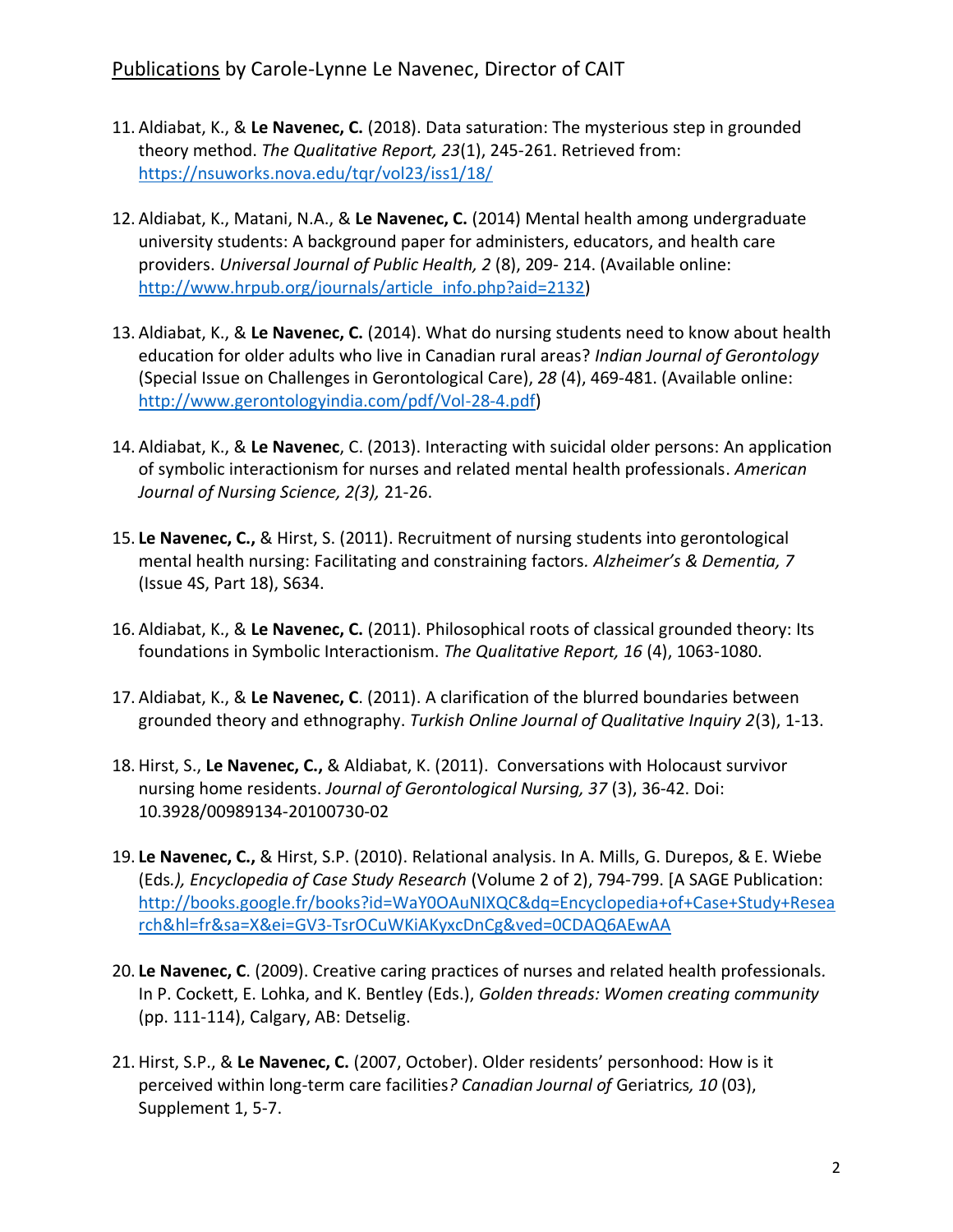- 22. **Le Navenec, C.**, & Bridges, L. (Eds.) (2005). *Creating connections between nursing care and the creative arts therapies* Springfield, IL: Charles C Thomas. https://books.google.ca/books/about/Creating Connections Between Nursing Car.html?i [d=N9O2rU9eYNsC&redir\\_esc=y](https://books.google.ca/books/about/Creating_Connections_Between_Nursing_Car.html?id=N9O2rU9eYNsC&redir_esc=y) (NOTE): Both authors contributed 2 chapters to the book and performed extensive editorial work on the case studies submitted by each author for the other 18 chapters. CLL coordinated all the graphic and word-processing activities. Both authors contributed to the final revisions
- 23. Hagen, B., Armstrong-Esther, C., Quail, P., Williams, R.J., Norton, P. **Le Navenec, C**. (2005). Neuroleptic and benzodiazepine use in long-term care in urban and rural Alberta: Characteristics and results of an education intervention to ensure appropriate use. *International Psychogeriatrics, 17*(4), 631- 652.
- 24. Hagen, B., Armstrong-Esther, C., Williams, R., Ikuta, R., **Le Navenec, C**., & Aho, M. (2005). Antipsychotic drug use in Canadian long-term care: Prevalence and the consequences of resident relocation. *International Psychogeriatrics*, *17*(2), 179-193.
- 25. Reimer, M., & **Le Navenec, C**. (2005). [INVITED ARTICLE] Rehabilitation outcome evaluation after very severe brain injury. *Neuropsychological Rehabilitation*. (Special Edition), *15*(3/4), 473-479.
- 26. **Le Navenec, C.,** Mc Eachern, O., & Epstein, M. (2003). An introduction to music and sound for health professionals: An overview of an undergraduate web-based nursing course. *Australian Journal of Holistic Nursing, 10*(2), 19-24.
- 27. **Le Navenec, C.**, & Slaughter, S. (2001). Laughter is the best medicine: Music, humor, and reminiscence. *Nursing Times, 97*(30), 42-43.
- 28. **Le Navenec, C**., & Slaughter, S. (2000). Introducing complimentary therapies to the nursing home. The *Art of Geronursing, (*No. Volume #), 1-4.
- 29. **Le Navenec, C**., Hirst, S., & Raffin, S. (1998, Summer). Indicators of quality of nursing care as perceived by people experiencing chronic respiratory disease. Bulletin: Canadian Respiratory Nurses Journal, (No Vol. #), 7-9. [All authors contributed directly to this paper. Carole-Lynne Le Navenec was responsible for the course concepts and overall design and initial draft]
- 30. **Le Navenec, C.** (1997). Understanding the social context of families experiencing dementia: A Qualitative approach. In B.M.L. Miesen & G.M. Jones (Eds.), *Caregiving in dementia: Research and applications* (Vol. 2, pp. 210-231). London: Routledge.